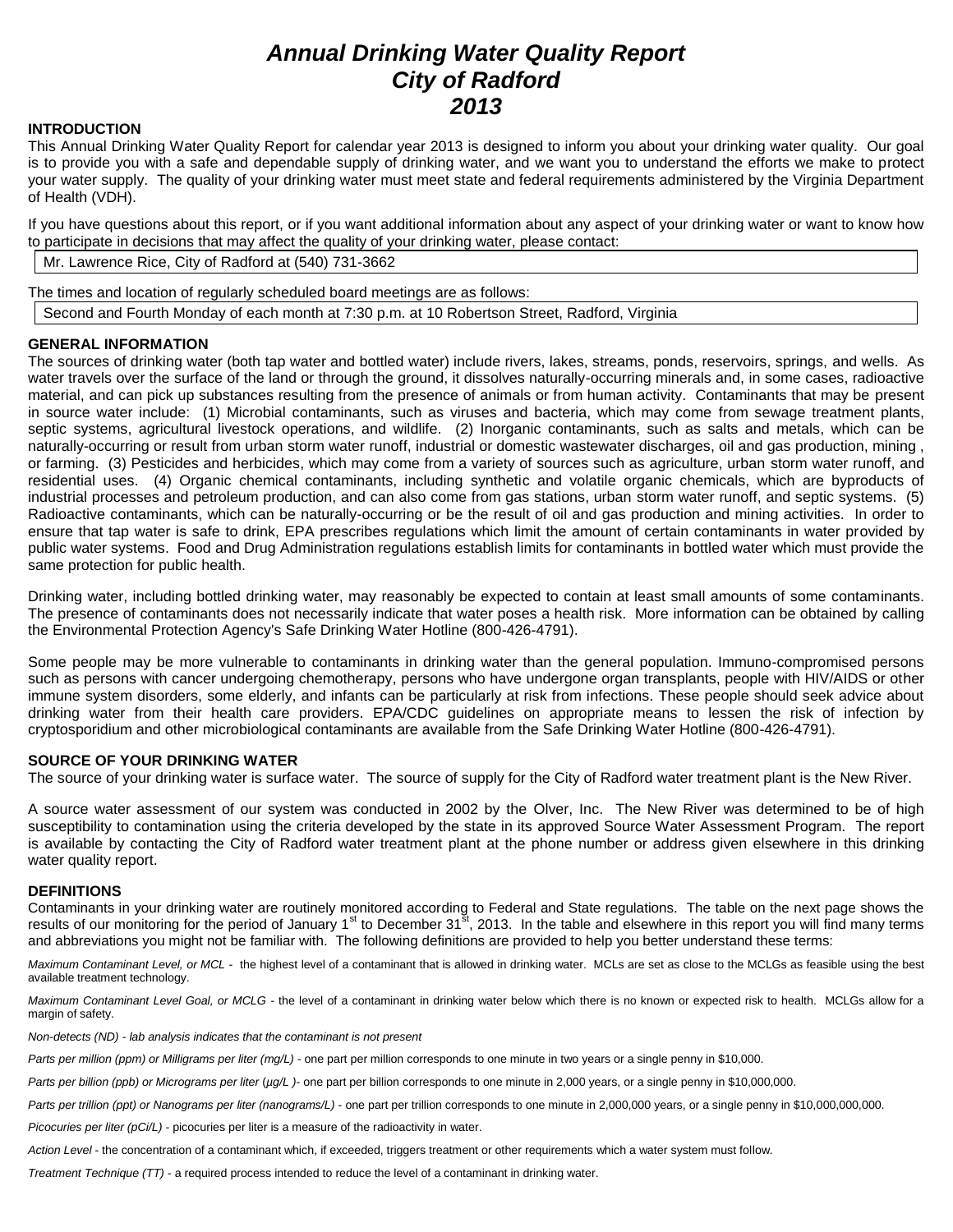*Nephelometric Turbidity Unit (NTU)* - nephelometric turbidity unit is a measure of the clarity, or cloudiness, of water. Turbidity in excess of 5 NTU is just noticeable to the average person. Turbidity is monitored because it is a good indicator of the effectiveness of our filtration system.

*Maximum Residual Disinfectant Level Goal or MRDLG –* the level of drinking water disinfectant below which there is no known or expected risk to health. MRDLGs do not reflect the benefits of the use of disinfectants to control microbial contaminants.

*Maximum Residual Disinfectant Level or MRDL –* the highest level of a disinfectant allowed in drinking water. There is convincing evidence that addition of a disinfectant is necessary for control of microbial contaminants.

# **WATER QUALITY RESULTS -- REGULATED CONTAMINANTS**

| Contaminant                   | <b>MCLG</b> | <b>MCL</b>                                                                                                                       | No. of Samples<br>Indicating Presence of<br>Bacteria | Violation (Y/N) | Month of Sampling | <b>Typical Source of</b><br>Contamination |
|-------------------------------|-------------|----------------------------------------------------------------------------------------------------------------------------------|------------------------------------------------------|-----------------|-------------------|-------------------------------------------|
| Total<br>Coliform<br>Bacteria | $\Omega$    | positive monthly sample                                                                                                          | One                                                  | N               | June              | Naturally present in the<br>environment   |
| E.Coli                        | $\Omega$    | A routine sample and a<br>repeat sample are total<br>coliform positive, and one is<br>also fecal coliform or E. coli<br>positive | One                                                  | N               | June              | Human and animal fecal<br>waste           |

| Contaminant (units)                    | <b>MCLG</b>    | <b>MCL</b>                                         | Level<br>Detected | Violation<br>(Y/N) | Range           | Date of<br>Sample | <b>Typical Source of Contamination</b>                                                                                             |
|----------------------------------------|----------------|----------------------------------------------------|-------------------|--------------------|-----------------|-------------------|------------------------------------------------------------------------------------------------------------------------------------|
| Nitrate + Nitrite (ppm)                | 10             | 10                                                 | 0.67              | N                  | <b>NA</b>       | 2013              | Runoff from fertilizer use:<br>Leaching from septic tanks,<br>sewage; Erosion of natural<br>deposits                               |
| Fluoride (ppm)                         | $\overline{4}$ | 4                                                  | 0.30              | N                  | <b>NA</b>       | October 2013      | Erosion of natural deposits; Water<br>additive which promotes strong<br>teeth; Discharge from fertilizer and<br>aluminum factories |
| Chlorine (ppm)                         | $MRDLG = 4$    | $MRDL = 4$                                         | 1.52              | N                  | $0.23 - 2.2$    | 2013              | Water additive used to control<br>microbes                                                                                         |
| Barium (ppm)                           | 2              | $\overline{2}$                                     | 0.022             | N                  | <b>NA</b>       | October 2013      | Discharge of drilling wastes;<br>Discharge from metal refineries;<br>Erosion of natural deposits.                                  |
| <b>Total Organic Carbon</b>            | N/A            | TT, met when<br>>1 or alternate<br>criteria is met | 1.00              | N                  | 1.00-1.31       | 2013              | Naturally present in the<br>environment                                                                                            |
| HAA5s [Haloacetic<br>Acids] (ppb)      | N/A            | 60                                                 | 31                | N                  | 18-46           | 2013              | By-product of drinking water<br>disinfection                                                                                       |
| TTHMs [Total<br>Trihalomethanes] (ppb) | N/A            | 80                                                 | 41                | N                  | 17-85           | 2013              | By-product of drinking water<br>disinfection                                                                                       |
|                                        |                | TT. 1 NTU Max                                      | 0.238             | N                  | $0.024 - 0.238$ |                   |                                                                                                                                    |
| Turbidity (NTU)                        | N/A            | TT, ≤0.3 NTU<br>100% of the<br>time                | 100%              | N                  | N/A             | 2013              | Soil runoff                                                                                                                        |
| <b>Combined Radium</b><br>(pCi/L)      | 0              | 5                                                  | 0.1               | N                  | N/A             | 01/20/2009        | <b>Erosion of Natural Deposits</b>                                                                                                 |

#### **Lead and Copper Contaminants**

| Contaminant<br>(units) | <b>MCLG</b> | <b>Action Level</b> | 90 <sup>th</sup><br>Percentile | Date of<br>Sampling | # of Sampling Sites<br><b>Exceeding Action</b><br>Level | <b>Typical Source of Contamination</b>                                                                    |
|------------------------|-------------|---------------------|--------------------------------|---------------------|---------------------------------------------------------|-----------------------------------------------------------------------------------------------------------|
| Lead (ppb)             |             | $AL = 15$           | 2.0                            | 09/2012             |                                                         | Corrosion of household plumbing system; Erosion of<br>natural deposits                                    |
| Copper (ppm)           | 1.3         | $AL = 1.3$          | 0.0584                         | 09/2012             |                                                         | Corrosion of household plumbing systems; Erosion of<br>natural deposits; Leaching from wood preservatives |

The water quality results in the above tables are from testing done during 2013 or before 2013. The state allows us to monitor for some contaminants less than once per year because the concentrations of these contaminants do not change frequently.

We regularly monitor for various contaminants in the water supply to meet all regulatory requirements. The table lists only those contaminants that had some level of detection. Many other contaminants have been analyzed but were not present or were below the detection limits of the lab equipment. The City of Radford also tests for Total Coliforms (bacteria), volatile organics (VOCs), synthetic organic compounds (SOCs), metals, etc., and the test results met current state and federal guidelines for drinking water.

Turbidity is a measure of the cloudiness of the water. We monitor it because it is a good indicator of the effectiveness of our filtration system.

MCLs are set at very stringent levels by the U.S. Environmental Protection Agency. In developing the standards EPA assumes that the